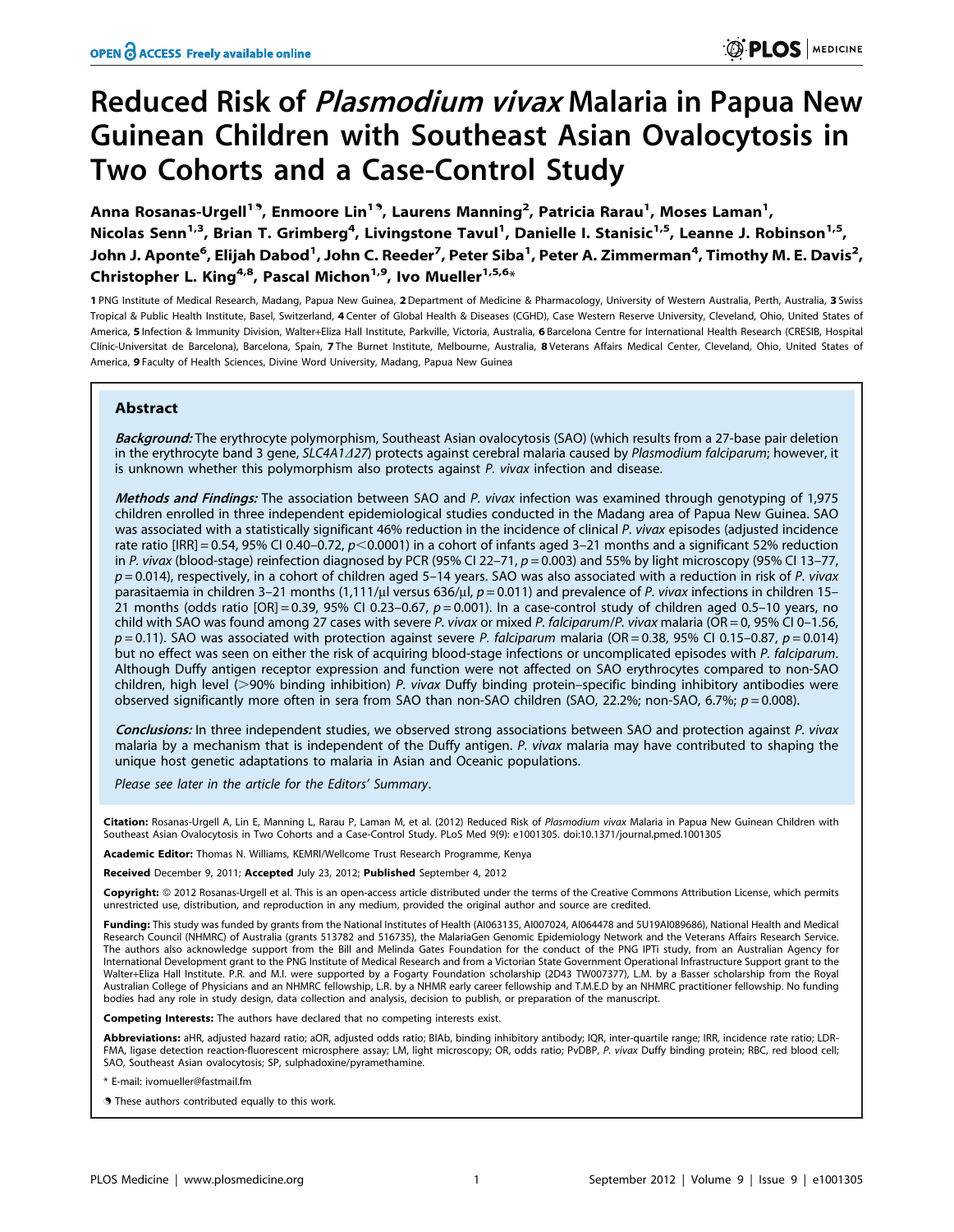## Introduction

The populations of the southwest Pacific are highly diverse and exhibit a range of unique red blood cell (RBC) polymorphisms. Within Papua New Guinea (PNG), a variety of RBC variants are found that have geographical patterns paralleling malaria endemicity [1], suggesting selective pressure by this disease [2]. In particular, Southeast Asian ovalocytosis (SAO) (caused by band 3 deletion  $SLCAA1A27$  has a distribution that is closely correlated with malaria prevalence [3]. Even though the  $SLCAA1A27$  deletion is lethal in the homozygous state [4], prevalence of heterozygosity reaches 35% in some PNG coastal populations [3]. Therefore, the  $SLC4A1A27$  deletion is thought to be associated with improved survival against malaria in these populations. Indeed, SAO has been associated with complete protection against cerebral but not other forms of severe P. falciparum malaria in previous epidemiological studies in PNG [5]. SAO was, however, found to have little or no association with reduced prevalence, parasitaemia, or uncomplicated falciparum malaria [6–8].

Although non-*falciparum* parasites are often considered to cause only mild disease, recent data from the island of New Guinea [9– 11], Brazil [12], and India [13] show that P. vivax infections are associated with severe disease and mortality. In addition, mortality rates of 5% to 15% were regularly observed in patients challenged with P. vivax for therapy of tertiary syphilis  $[14–18]$ . Thus, P. vivax may be responsible for, or contribute to, natural selection of erythrocyte polymorphisms. This selective pressure is suggested by the emergence of the unique, non-African Duffy-negative allele  $(FY^*A^{ES})$  in PNG and the observation that PNG children expressing heterozygotes  $(FY^*A/FY^*A^{ES})$  are protected from P. vivax blood-stage infection [19]. The proposed Austronesian origin of  $SLCAA1A27$  [20], and its geographical restriction to Southeast Asia and the southwest Pacific, regions that are co-endemic for all four human malaria parasite species, led us to hypothesize that P. vivax malaria could have contributed to selection of this genetic polymorphism. An early cross-sectional [21] and a case-control study [6] indicated that Melanesians with hereditary ovalocytosis experienced lower parasitaemia and frequency of infection with P. vivax and/or P. malariae. While three field studies have investigated associations between  $SLC4A1A27$  and prevalence of P. vivax bloodstage infection, no significant relationship with susceptibility to infection was observed [7,22,23]. However, these were small crosssectional studies with insufficient statistical power to unmask an association.

In vitro studies have shown that SAO red cells are relatively resistant to invasion by some  $P$ . falciparum isolates [24,25], with the degree of resistance influenced by the ''receptor preferences'' of the isolate [26] and deformability of the red cell membrane [25]. Ovalocytes exhibit reduced susceptibility to invasion by P. knowlesi in vitro, with the suggestion that this is mediated by diminished adherence [27]. These observations indicate that SAO may protect against infection with P. vivax malaria in vivo.

In order to assess the relationship between SAO (i.e.,  $SLCAA1A27$  and risk of infection and/or disease with P. vivax, we genotyped 1,975 children participating in three separate studies conducted in the Madang area of PNG: (i) a cohort of infants participating in a clinical trial of intermittent preventative treatment (IPTi) [28], (ii) a pediatric severe malaria case-control study [29], and (iii) a cohort of children aged 5–14 y that took part in a prospective longitudinal cohort study in which all individuals were initially treated to clear blood-stage infection and subsequently evaluated for a delay in time-to-reinfection by all Plasmodium species [30].

### Methods

#### Description of Field Studies

Infant cohort. Between July 2006 and June 2009, a total of 1,121 infants 3 mo of age were enrolled in a randomized, placebocontrol trial of intermittent preventive treatment for the prevention of malaria and anemia [28]. After screening, consent, and enrolment children were randomized to receive a full treatment course of either amodiaquine+sulphadoxine/pyramethamine (SP), artesunate+SP, or placebo at 3, 6, 9, and 12 mo. A total of 1,079 children completed follow-up until 15 mo of age, with an additional 857 followed to 21 mo. At each treatment/follow-up time point, bednet usage was assessed, recent antimalarial treatment documented, and a 250-µl finger-prick blood sample was collected from all children for later detection of infection (by light microscopy [LM] and post-PCR ligase detection reactionfluorescent microsphere assay [LDR-FMA] [31]). A full clinical examination was only conducted on children spontaneously reporting signs of clinical illness. A passive case detection system was maintained at the local health centre, three associated aid posts, and a system of monthly study clinics for the entire study period.

All children presenting with self-reported signs of a febrile illness were promptly assessed for presence of malaria infection by rapid diagnostic test (RDT) (ICT Combo test), and only RDT positive children treated with arthemeter-lumefantrine (Coartem, Novartis). A finger-prick sample was collected from all febrile cases for confirmation of malarial infections by LM and PCR. For clinical management and analysis purposes, malarial illness was defined as axillary temperature  $>37.5^{\circ}C$ , or history of fever in preceding 48 h, plus an infection of any density by LM and/or a positive RDT with speciation subsequently confirmed by PCR. A more detailed description of the study and its primary outcomes is given elsewhere [28].

Pediatric severe malaria case-control study. Between October 2006 and December 2009, a total of 318 children of Madang or Sepik parentage aged 0.5–10 y admitted to the pediatric ward of Modilon Hospital, Madang Town with a diagnosis of severe malaria and 330 age-, location-, and ethnicitymatched healthy controls were enrolled in a case-control study designed to investigate the associations of host genetic polymorphism with protection against severe malaria. Cases were defined as severe malaria if they fulfilled the World Health Organization (WHO) definition of severe malarial illness [32]. Inclusion criteria included any of: (i) impaired consciousness/coma (Blantyre Coma Score [BCS]<5 [23]); (ii) prostration (inability to sit/stand unaided); (iii) multiple seizures; (iv) hyperlactatemia (blood lactate  $>5$  mmol/l); (v) severe anemia (hemoglobin  $\leq 50$  g/l); (vi) dark urine; (vii) hypoglycemia (blood glucose <2.2 mmol/l); (viii) jaundice; (ix) respiratory distress; (x) persistent vomiting; (xi) abnormal bleeding; or (xii) signs of shock [29]. Where clinically indicated, CSF ( $n = 124$ ) and blood ( $n = 281$  cultures were taken on admission. All bacterial cultures from severe malaria cases were sterile [29]. Healthy community controls were recruited from the village of origin of the matched cases. At enrolment, a blood sample for determination of malaria (by LM and nested PCR [33]) and for host genotyping was collected from each case and control. A detailed description of all study procedures and in-depth clinical description of all cases is given elsewhere [29]. As specified in the study protocol, the primary case definition of a severe malaria case for analysis of host genetic associations included the following additional criteria: parasitaemia ( $>1,000$  P. falciparum/ $\mu$ l or  $>500$ P. vivax/ $\mu$ l) and parents from the PNG North Coast (Madang, Morobe, and Sepik) (http://www.malariagen.net/node/242).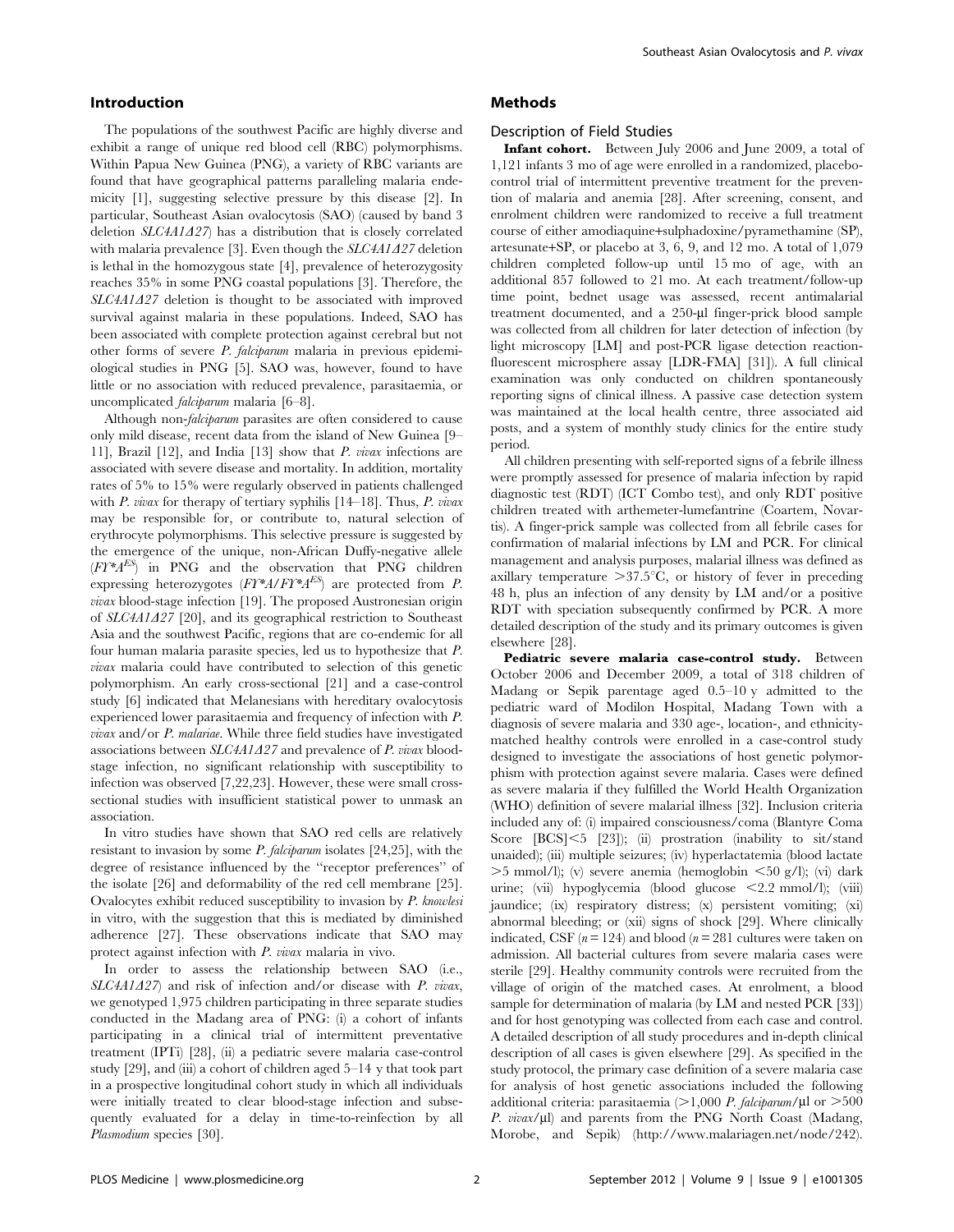Consequently, severe cases with mixed P. falciparum/P. vivax infections by LM or PCR were only included as mixed cases if both species exceeded their respective thresholds. The parasitaemia cut-offs were based on local attributable fraction-based definitions of malaria episodes [34] and were included to increase the specificity of case definition.

Treatment time-to-reinfection study. The study population of 206 children for this treatment time-to-reinfection study has been described previously [30]. Briefly, 206 elementary and primary school students from Madang Province (Mugil and Megiar) participated in this study conducted from June to December, 2004. At enrolment, a peripheral venous blood sample was collected for determination of *Plasmodium* species infection status by LM and LDR-FMA. All children irrespective of infection status were treated with a 7-d course of artesunate monotherapy  $(4 \text{ mg/kg}$  on day 1 and 2 mg/kg on days 2–7) that successfully cleared all but one P. vivax infection [30]. As no primaquine was given, subsequent  $P$ , *vivax* reinfections of the blood stream can either be from newly acquired infection via sporozoites or relapsing infections from hypnozoites.

Following treatment, children were followed up by active surveillance every 2 wk and passive surveillance at the local health centre for a total of 25 wk. Children were monitored for acquisition of new infections until they completed follow-up, withdrew from the study, or did not provide two consecutive biweekly blood samples. At the time of the study, bednet usage in the area was limited, most nets were untreated, and their use was not associated with differences in risk of reinfection [30].

At each bi-weekly follow-up visit, a 250-µl finger-prick blood sample was collected from each child for detection of malaria by LM and LDR-FMA. If a child presented with clinical malaria symptoms at a follow-up visit or during the intervening period, a peripheral venous blood sample was taken and treatment given in accordance with 2000 PNG guidelines (amodiaquine [3 d] plus sulfadoxine/pyrimethamine on day 1).

These studies were reviewed and approved by institutional review boards of PNG Medical Research Advisory Council, the IMR Institutional Review Board, the Walter & Eliza Hall Institute, and the Veterans Affairs Medical Center (Cleveland, Ohio, US).

#### Detection of Plasmodium Species Infection

Standard procedures were used for reading the blood smears and estimating parasite densities [28–30]. All blood smears were read independently by two experienced microscopists with parasites counted against 200 white cells. Discrepant results were adjudicated by a third microscopist. Blood smears were scored as LM positive for an individual *Plasmodium* species if the species was detected independently by at least two microscopists and/or subsequent PCR-based analysis confirmed the presence of the species. Densities were converted to the number of parasites per ul of blood assuming  $8,000$  white blood cells/ $\mu$ l [35].

DNA was extracted using the QIAamp96 DNA Blood kit (Qiagen) from all blood samples. Infection by each of the four human malaria species co-endemic in PNG (P. falciparum, P. vivax, P. malariae, and P. ovale) was assessed in all blood samples collected in the two cohorts using a semi-quantitative post-PCR LDR-FMA [31] and by nested PCR (nPCR) [36] in samples from the casecontrol study. Both assays are based on the amplification of the small subunit (SSU) ribosomal RNA gene.

#### PCR-Based Genotyping

Deletion and SNP genotyping of SLC4A1A27 (Chromosome 17) associated with SAO, glycophorin C exon 3 deletion ( $GTPC\Delta ex3$ ; Chromosome 2) associated with Gerbich-negativity [37,38], the common Melanesian 3.7 kb ( $\alpha^{-3.7}$ ) and 4.2 kb ( $\alpha^{-4.2}$ )  $\alpha$ -globin (Chromosome 16) deletions associated with  $\alpha^+$ -thalassaemia [39], and Duffy blood group polymorphisms were all performed using methods that have been described previously [40].

# Flow Cytometry-Based Analyses of Duffy Antigen on RBCs

Twelve of 21 SAO children participating in the treatment timeto-reinfection study agreed to provide an additional finger-prick blood sample for flow cytometry-based analyses of Duffy antigen on their red cells. For each SAO child, a control sample was collected from a non-SAO (wild-type) child living in the same hamlet. All samples collected were separated into plasma and cell pellets. One sample from an SAO child was subsequently discarded because of excessive cell lysis. Pelleted blood was suspended in 1 ml of 10% DMSO+90% fetal calf serum solution and frozen to  $-80^{\circ}$ C. Prior to antibody staining and protein binding, cells were rapidly thawed for 1 min in  $37^{\circ}$ C water bath and washed  $(2\times)$  by first resuspending the red cell pellet in 1.0 ml of RPMI-1640 followed by centrifugation at 600g for 10 min. In order to assess Duffy receptor RBC surface expression for individual blood donors,  $1\times10^6$  RBC from each sample were incubated with 50  $\mu$ l (1:50) of mouse anti-human Fy6 antibody for 15 min at  $37^{\circ}$ C. Cells were then washed with RPMI-1640, stained with PE-conjugated goat anti-mouse antibody (Molecular Probes), and analyzed using a Becton Dickinson LSR II (Franklin Lakes).

To assess possibility that there are differences in the ability of P. vivax parasites to bind to SAO versus non-SAO RBC, we evaluated the level of P. vivax Duffy binding protein (PvDBP) binding using the same set of blood samples as described above [41]. Briefly,  $1\times10^6$  washed RBC from each sample were re-suspended in 200  $\mu$ l of RPMI-1640 and exposed to 0.5  $\mu$ g of recombinant PvDBP region II (PvDBPII, Sal I variant) for 15 min at  $37^{\circ}$ C. Excess protein was removed by centrifugation of erythrocytes at 3,000g for 2 min, resuspended in RPMI-1640 followed by centrifugation at 3,000g for 2 min  $(2\times)$ , and then resuspended in 100 ml of RPMI-1640 to which rabbit anti-PvDBPII antibody (1:5,000 final dilution) was added and incubated for 30 min at  $37^{\circ}$ C, washed (2  $\times$ ) as above and resuspended in 100 µl of RPMI-1640 to which 1:4 to 1:16 dilution of PE-conjugated goat antirabbit antibody (Sigma-Aldrich Co., depending on the lot of conjugated antibody). All data were evaluated as normalized mean fluorescence index (nMFI =  $\%$  of positives cells $\times$ MFI) [42].

## Measurement of Antibody Titers to Recombinant PvDBPII Variants and Blocking Antibodies

Measurement of binding inhibitory antibodies (BIAbs) and total antibodies to PvDBPII PvMSP1, PvRBP1, PvRBP2, and PvRBP3 was performed as previously described [43,44].

#### Statistical Analyses

The association of malaria incidence rates with SAO genotype in children 3–21 mo was assessed using negative binomial regression. Analyses were adjusted for gender, treatment effect, season (wet versus dry), and village of enrolment (grouped by 12 recruitment zones). The time-at-risk was calculated starting on the date of enrolment until the child either reached the final study time point at 21 mo of age, or was withdrawn from the study [45]. Associations between SAO and the prevalence and density of P. vivax and P. falciparum infections were investigated using generalized estimating equation models (XTLOGIT and XTREG in STATA 10.0) that allowed accurate assessment of both variations in the outcome and the correlations between repeated measure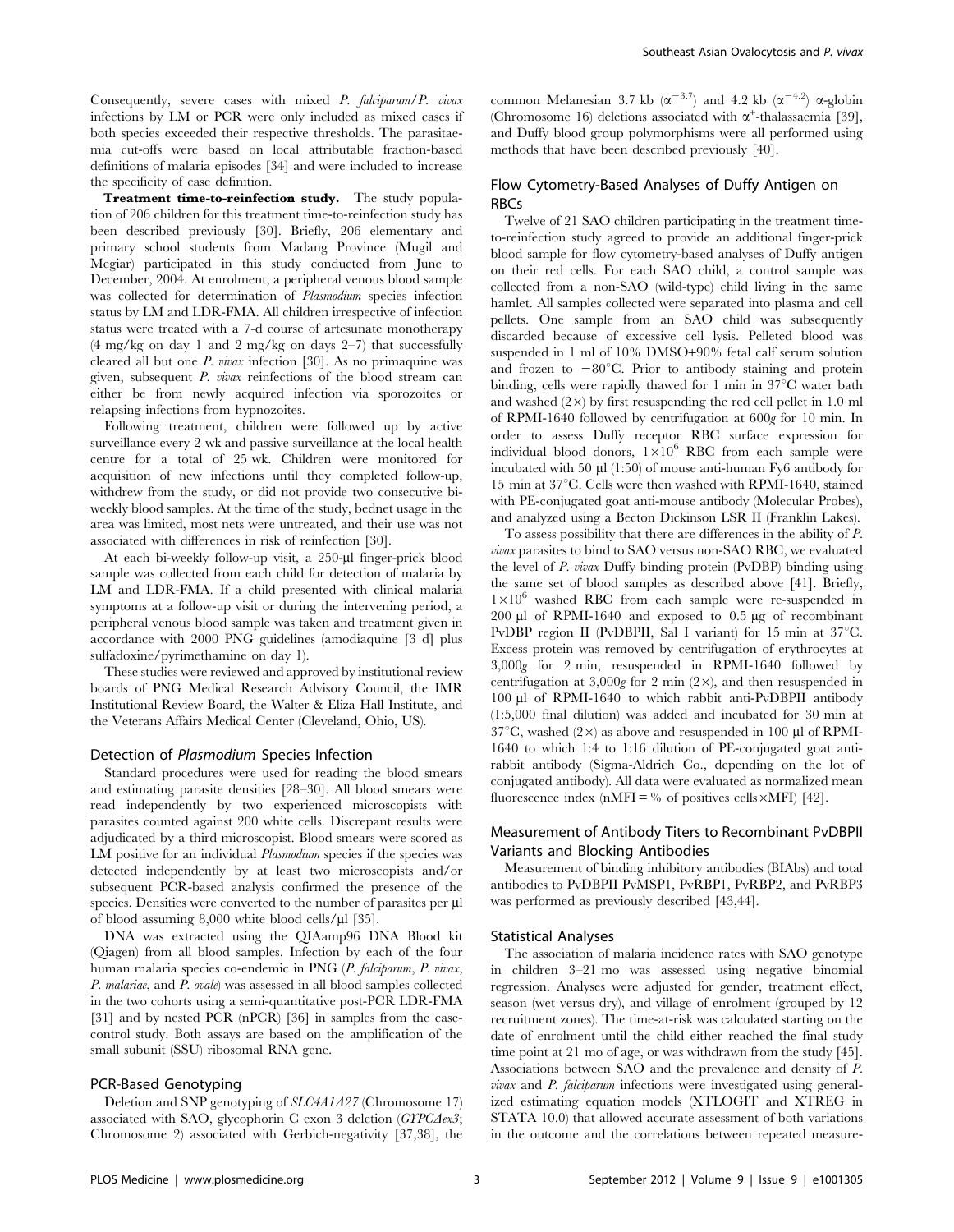ments in individual children (modeled using an exchangeable correlation structure). A semi-robust Huber/White/sandwich estimator of variance was used to assure valid standard errors. Best fitting models were determined by backward elimination using Wald's Chi-square tests for individual variables.

In the study of children 5–14 y, log-rank tests were used to assess differences in Kaplan-Meier curves of time-to-first reinfection as detected by LDR-FMA or LM. Cox regression was employed to test for differences in time-to-first reinfection after adjusting for all other factors that were found to be associated with difference in time-to-first reinfection [30]. In these analyses children were considered at risk of acquiring a Plasmodium spp. infection until they either reached the end point, missed two consecutive bi-weekly follow-ups, were re-treated with antimalarials, or withdrew from the study.

Difference in frequency of SAO genotype among severe malaria cases and controls were tested using  $\chi^2$  tests. Association of SAO genotype with other common RBC polymorphisms and potential confounders were assessed using  $\chi^2$  and Student t-tests (for continuous, normally distributed variables). The associations between different genetic traits and prevalence of BIAbs against PvDBPII were assessed using Chi-square and Fisher exact tests. Due to non-normality, differences in both expression of the Duffy receptor on RBC and in binding of recombinant PvDBPII on SAO and non-SAO RBCs were compared using non-parametric Mann-Whitney U-tests.

All 95% confidence intervals are model based. Further details on statistical approaches employed are given elsewhere [30,45]. All statistical analyses were performed using STATA 8 & 10 (Stata Corporation) statistical analysis software.

## Results

### Association of SAO with Incidence of Clinical Malaria

A total of 1,121 children (48.3% female) were enrolled in the IPTi trial, with equal numbers in each treatment arm. Of these, 857 were followed up to 21 mo. Over the entire 18-mo follow-up period, children on average experienced 0.74 P. vivax and 0.28 P. falciparum episodes/child/year. IPTi with amodiaquine-SP reduced the incidence of *P. vivax* by 23% (95% CI 0–41,  $p = 0.048$ ) for the first year of follow-up  $(3-15 \text{ mo})$  and incidence of P. *falciparum* by 35% (95% CI 9-54,  $p = 0.012$ ), whereas IPTi with artesunate-SP only protected against P. falciparum (31%, 95% CI 4–51,  $p = 0.027$ ) but not against *P. vivax* episodes (6%, 95% CI  $-24$  to 26,  $p=0.759$  [28]. No significant differences were observed between all three arms for the 15–21-mo extended follow-up period  $(p>0.75)$ .

SAO genotypes were available for all 1,121 children with 130 heterozygous for  $SLCAA1A27$  (11.6%), with no significant difference in frequency of SAO among treatment arms  $(p= 0.30)$ .  $SLC4A1A27$  heterozygocity was associated with neither  $\alpha$ +thalassaemia nor Gerbich-negative deletion ( $GPTC\text{dex}3$ ,  $p>0.95$ ) (Table S1). There were no differences between SAO and wild-type children in bednet usage or village of residence, gender, or season of recruitment  $(p>0.36)$ .

Over the total follow-up period (3–21 mo), SAO was associated with a significant 32% reduction in incidence of any form of malaria (95% CI 11–49,  $p = 0.0068$ ) (Table 1). The protection was exclusively directed against episodes of P. vivax malaria, with the SAO genotype associated with 43% reduction (95% CI 22–59,  $p = 0.0006$  in incidence of *P. vivax* episodes of any density and a 55% reduction (95% CI 34–59,  $p<0.0001$ ) in incidence of P. vivax episodes with  $>500$  parasites/ $\mu$ l. There were no significant associations with all P. falciparum episodes (incidence rate ratio

 $[IRR] = 1.03, 95\% CI 0.73–1.45, p = 0.89$  (Table 1) or episodes with P. falciparum  $\geq$ 2,500 parasites/ $\mu$ l (IRR = 1.03, 95% CI 0.69– 1.55,  $p = 0.86$ ).

## SAO and Prevalence and Density of Malaria Infection

In children 3–21 mo, the prevalence and density of P. vivax and P. falciparum were evaluated in 6,269 blood samples collected at scheduled 3-monthly study contacts. Of these, 1,435 (22.9%) and 352 (5.6%) were positive for  $P$ . vivax and  $P$ . falciparum, respectively, by LDR-FMA and 843 (12.9%) and 197 (3.0%) by LM. Infections with P. malariae and P. ovale were rare even by LDR-FMA (1.3%) and 0.5%, respectively). There was no significant difference in the prevalence P. vivax infections in SAO and wild-type children  $\leq$ 12 mo (Table 2). However, in SLC4A1427 heterozygous children aged  $15-21$  mo, significantly fewer *P. vivax* infections were detected by both LDR-FMA (adjusted odds ratio [aOR] 0.71,  $p = 0.041$  and LM (aOR 0.39,  $p = 0.001$ ). In children of all ages, P. vivax parasite densities (by LM) were significant lower in  $SLCAA1A27$  heterozygous children  $(1,111/\mu l)$  versus 636/ $\mu$ l,  $p= 0.011$ ) (Figure 1). By contrast, the prevalence of P. falciparum was higher in  $SLCAA1A27$  heterozygous children (reaching statistical significance only for LDR-FMA positive infections) (Table 1), but parasite densities were comparable  $(1,642/\mu)$  versus 2,104/µl,  $p = 0.59$ ).

Of the 206 children 5–14 y of age enrolled in the treatmentreinfection cohort 106 (51.5%) were female; 116 (56.9%) were over 8 y of age. 27 children (13.1%) were heterozygous for SLC4A1A27. SLC4A1A27 heterozygous children, were similar in the basic characteristics to wild-type children except that significantly more of them were attending Mugil Elementary School (96.3% versus 70.4%,  $p = 0.004$ ) (Table S2). There were no significant associations between SAO and  $\alpha^+$ -thalassaemia or  $GPTC\Delta ex3$  genotypes [46]. Genotype frequencies did not differ with age and sex (Fisher exact test,  $p > 0.4$  [8]). All children were wild-type  $(FY^*A/FY^*A)$  for the Duffy antigen.

Following initial blood-stage malaria therapy, children rapidly acquired LM-detectable blood-stage infections, with 156/192 (81.2%), 102/206 (49.5%), and 17/206 (8.3%) acquiring one or more *P. falciparum, P. vivax, and P. malariae* infections, respectively, over the 26 wk of observation. Similarly, using LDR-FMA diagnosis, the proportions of reinfected children rose to 91.6%, 82%, and 29.3%, respectively [30].

While SLC4A1A27 heterozygous and wild-type children had similar times to reinfection with  $P$ . falciparum [8], a significantly lower proportion of heterozygous children acquired P. vivax and P. malariae reinfections during the follow-up time period (Figure 2). Among  $SLCAA1A27$  heterozygotes, 70.3% (19/27) acquired at least one LDR-FMA-positive P. vivax infection compared to 83.8% (149/179) of non-SAO children (log rank test,  $\chi^2 = 9.68$ , df = 1,  $p= 0.002$ ) over the period of observation. Similarly, P. vivax infections were observed in only 37% (10/27) of  $SLCAA1A27$ heterozygotes by microscopy, compared to 54.7% (98/179) of non-SAO children (log rank test,  $\chi^2 = 6.5$ , df = 1,  $\rho = 0.011$ ). After correction for all other factors found to be associated with differences in risk of reinfection [30],  $SLCAA1A27$  heterozygosity was associated with a significant 52% reduction in time to first LDR-FMA (adjusted hazard ratio (aHR):  $0.48$ ,  $p = 0.003$ ) (Table 3) and 55% reduction in time to first LM-detectable P. vivax infections (aHR: 0.45,  $p = 0.014$ ), as determined by Cox regression analysis. Similarly, SAO was associated with a 71% reduction in time to first LDR-FMA-detectable (aHR:  $0.29$ ,  $p = 0.03$ ) P. malariae infections. SAO was however not associated with protection against P. falciparum (Table 3) [8].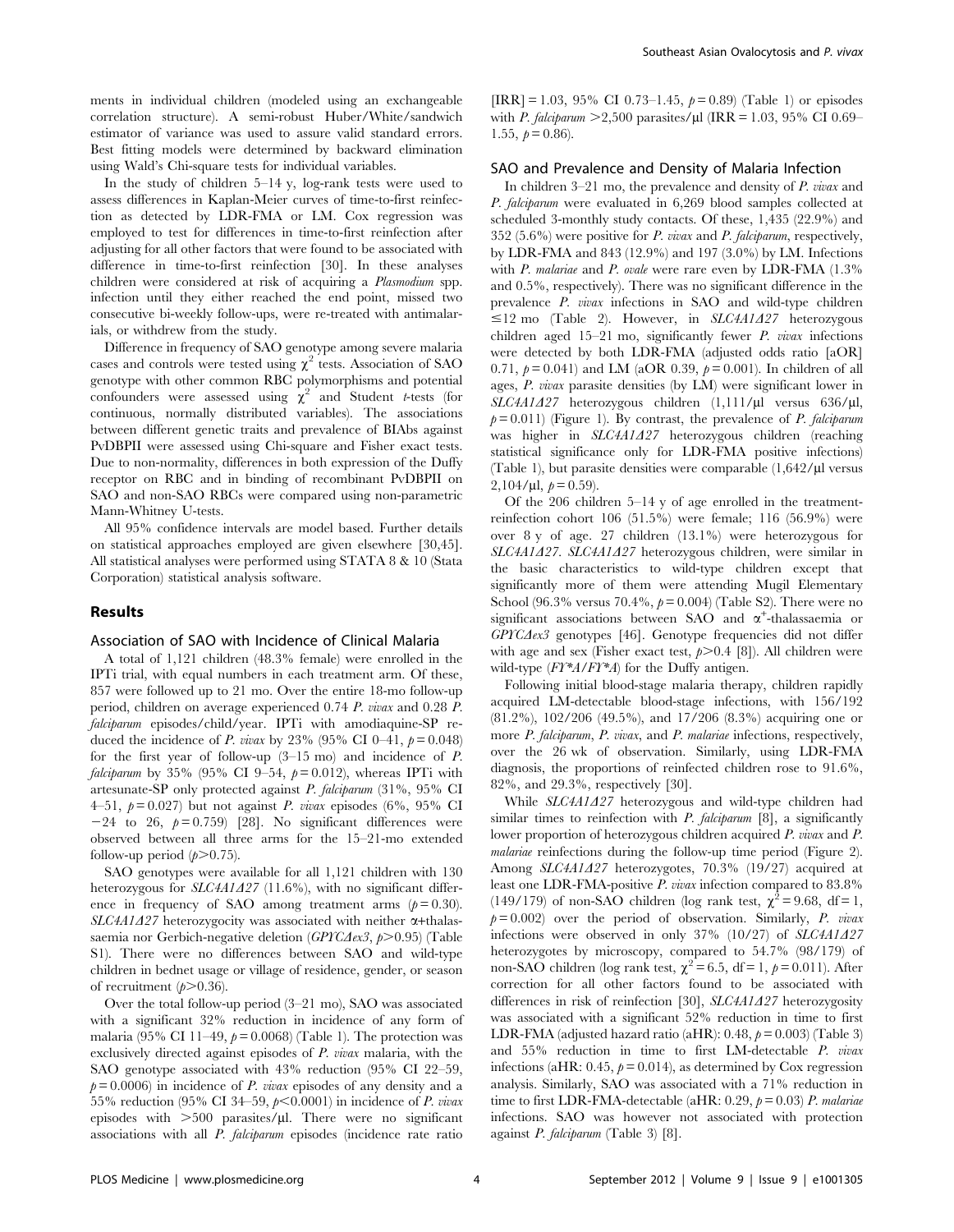Table 1. Associations between SAO and incidence of malaria during follow-up in infants 3–21 mo.

| l Clinical Malaria | Wild Type $(n=991)$ |             |                  | <b>SAO</b> ( <i>wt/<math>\angle</math>127, n</i> = 130) |             |                  | IRR <sup>a</sup> | 95% CI        | p-Value  |
|--------------------|---------------------|-------------|------------------|---------------------------------------------------------|-------------|------------------|------------------|---------------|----------|
|                    | <b>Events</b>       | <b>PYAR</b> | <b>Incidence</b> | <b>Events</b>                                           | <b>PYAR</b> | <b>Incidence</b> |                  |               |          |
| All episodes       | ,309                | ,288.6      | 1.02             | 122                                                     | 173.0       | 0.71             | 0.68             | $0.51 - 0.89$ | 0.0062   |
| All Pf episodes    | 373                 | 1,359.0     | 0.27             | 51                                                      | 178.3       | 0.29             | 1.03             | $0.73 - 1.46$ | 0.86     |
| Pf>2,500/ul        | 242                 | .368.7      | 0.18             | 33                                                      | 179.7       | 0.18             | 1.04             | $0.69 - 1.55$ | 0.86     |
| All Pv episodes    | 1,018               | 1,309.8     | 0.78             | 80                                                      | 176.1       | 0.45             | 0.57             | $0.41 - 0.78$ | 0.0005   |
| Pv > 500/µl        | 800                 | 326.2       | 0.60             | 50                                                      | 178.3       | 0.28             | 0.45             | $0.31 - 0.66$ | < 0.0001 |

<sup>a</sup>IRR-AHRs with analyses adjusted for the following potential confounders: gender, village of residence, average bednet usage, season of recruitment, and IPTi treatment group.

PYAR, person year at risk.

doi:10.1371/journal.pmed.1001305.t001

#### Duffy Expression and PvDBP Binding on SAO Red Cells

A possible mechanism whereby  $SLCAA1A27$  may confer protection against P. vivax may be through reduced expression and altered functionality of the Duffy antigen receptor on RBCs. Accordingly, levels of Duffy expression and ability to bind recombinant PvDBPII were compared on red cells from a subset SAO  $(n=11)$  and non-SAO  $(n=12)$  study children. Erythrocytes with  $SLC4A1A27$  showed no significant decrease in expression of the Duffy receptor on the surface (Figure 3, left panel, mean  $\pm$ standard error of the mean [SEM] normalized mean fluorescence index [nMFI] = 36,881, inter-quartile range [IQR] 8,455–47,750, versus 18,360, IQR 9,555-27,040,  $p = 0.42$  for SAO and non-SAO cells, respectively). The ability of PvDBPII to bind to the different SAO and non-SAO cells was similar (nMFI = 13,755, IQR 9,757-23,603, versus 12,069, IQR 6,292-20,740,  $p = 0.36$ ) (Figure 2, right panel).

Table 2. Associations between SAO and prevalence of P. vivax and P. falciparum infection in infants 3-21 mo.

| <b>Species and Age</b><br><b>Groups</b> | Genotype | LDR-FMA <sup>a</sup>     |                               |                          | <b>LM</b> <sup>b</sup>   |                                 |                                 |  |
|-----------------------------------------|----------|--------------------------|-------------------------------|--------------------------|--------------------------|---------------------------------|---------------------------------|--|
|                                         |          | <b>PR</b>                | aOR <sup>c</sup>              | 95% CI                   | PR                       | aOR <sup>c</sup>                | 95% CI                          |  |
| P. vivax                                |          |                          |                               |                          |                          |                                 |                                 |  |
| <b>All children</b>                     | wt/wt    | 23.1%                    | $\overline{\phantom{0}}$      |                          | 13.1%                    | $\hspace{0.1mm}-\hspace{0.1mm}$ | $\qquad \qquad -$               |  |
|                                         | wt/427   | 19.7%                    | 0.84                          | $0.66 - 1.05$            | 9.7%                     | 0.72                            | $0.50 - 1.04$                   |  |
|                                         |          | $\overline{\phantom{0}}$ |                               | $(p = 0.13)$             |                          |                                 | $(p = 0.08)$                    |  |
| 3-12 mo                                 | wt/wt    | 19.1%                    |                               | $\qquad \qquad$          | 9.6%                     | $\hspace{0.1mm}-\hspace{0.1mm}$ | $\hspace{0.1mm}-\hspace{0.1mm}$ |  |
|                                         | wt/427   | 17.8%                    | 0.93                          | $0.69 - 1.25$            | 10.4%                    | 1.12                            | $0.75 - 1.68$                   |  |
|                                         |          |                          | $\overline{\phantom{0}}$      | $(p = 0.64)$             | $\qquad \qquad -$        | $\hspace{0.1mm}-\hspace{0.1mm}$ | $(p = 0.59)$                    |  |
| $15-21$ mo                              | wt/wt    | 30.3%                    |                               | $\qquad \qquad -$        | 18.9%                    | $\qquad \qquad -$               | $\qquad \qquad -$               |  |
|                                         | wt/427   | 23.1%                    | 0.72                          | $0.51 - 0.99$            | 8.5%                     | 0.39                            | $0.23 - 0.67$                   |  |
|                                         |          | $\overline{\phantom{0}}$ | —                             | $(p = 0.044)$            | $\overline{\phantom{0}}$ | $\qquad \qquad -$               | $(p = 0.001)$                   |  |
| P. falciparum                           |          |                          |                               |                          |                          |                                 |                                 |  |
| All children                            | wt/wt    | 5.2%                     | $\overline{\phantom{0}}$      | $\qquad \qquad -$        | 2.9%                     | $\hspace{0.1mm}-\hspace{0.1mm}$ | $\qquad \qquad -$               |  |
|                                         | wt/∆27   | 8.4%                     | 1.65                          | $1.17 - 2.32$            | 4.1%                     | 1.51                            | $0.97 - 2.36$                   |  |
|                                         |          | $\overline{\phantom{0}}$ |                               | $(p = 0.004)$            | $\overline{\phantom{0}}$ |                                 | $(p = 0.067)$                   |  |
| 3-12 mo                                 | wt/wt    | 4.0%                     |                               | $\qquad \qquad$          | 2.4%                     | $\qquad \qquad -$               |                                 |  |
|                                         | wt/427   | 6.7%                     | 1.67                          | $1.07 - 2.62$            | 3.5%                     | 1.45                            | $0.85 - 2.48$                   |  |
|                                         |          | $\qquad \qquad -$        |                               | $(p = 0.024)$            | $\overline{\phantom{m}}$ |                                 | $(p = 0.18)$                    |  |
| $15-21$ mo                              | wt/wt    | 7.3%                     | $\qquad \qquad -$             | $\overline{\phantom{0}}$ | 3.6%                     | $\hspace{0.1mm}-\hspace{0.1mm}$ | $\hspace{0.1mm}-\hspace{0.1mm}$ |  |
|                                         | wt/427   | 11.4%                    | 1.62                          | $1.00 - 2.64$            | 5.1%                     | 1.41                            | $0.71 - 2.81$                   |  |
|                                         |          |                          | $\overbrace{\phantom{13333}}$ | $(p = 0.052)$            |                          |                                 | $(p = 0.32)$                    |  |

<sup>a</sup>Infections diagnosed by post-PCR LDR-FMA.

bInfections diagnosed by expert LM.

c AORs with analyses adjusted for the following variables: IPTi treatment group, insecticide treatment bednet usage, village of residence.

PR, prevalence rate.

doi:10.1371/journal.pmed.1001305.t002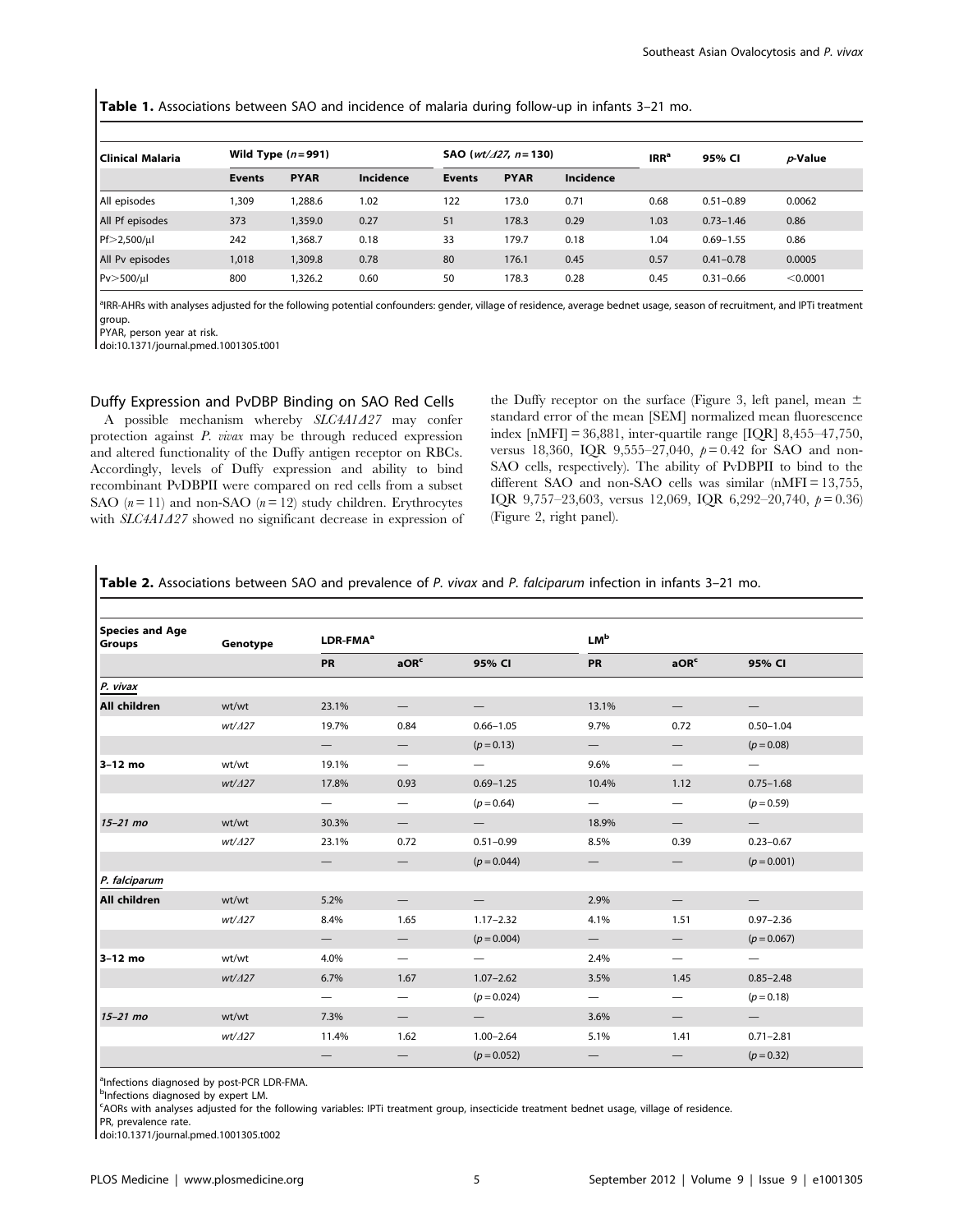

Figure 1. Parasite density (by LM) in species in SAO (wt/D27, red squares) and non-SAO children (wt/wt, blue rhombi). Significance levels adjusted for IPTi treatment, insecticide-treated net use, and village of residence. doi:10.1371/journal.pmed.1001305.g001

# SAO and Generation of P. vivax-Specific Antibody Responses

Since we had previously shown that high binding inhibitory antibodies to PvDBPII  $(>90\%$  inhibitory activity) correlated with protection against  $P$ . *vivax* in this population [43], we examined whether SAO affects a generation of protective anti-DBPII antibodies. Among SLC4A1A27 heterozygous children 6/27  $(22.2%)$  had high levels of PvDBPII BIAbs (>90% straintranscending binding inhibition [43]) compared to 12/179  $(6.7\%, p=0.008)$  in non-SAO children. Adjusting for the presence of PvDBP-specific BIAbs did not significantly alter the strength of protection of SAO against P. vivax infections detected by either LDR-FMA (aHR = 0.49, 95% CI 0.30–0.81,  $p = 0.008$ ) or LM  $(aHR = 0.49, 95\% \text{ CI } 0.25-0.95, p = 0.036).$ 

In contrast to the above findings, total IgG antibodies as measured by ELISA to the main variants of PvDBPII (AH, O, and P) as well as to other P. vivax merozoite surface proteins (PvRBP1, PvRBP2, and  $PvMSP1_{19}$ ) were not significantly different in SAO compared with non-SAO children (unpublished data).

#### Prevalence of SAO among Severe Malaria Cases

Of 318 cases fulfilling the standard WHO definition of severe malaria, 273 were infected with P. falciparum, 34 with P. vivax, ten with  $P$ . falciparum plus  $P$ . vivax, and one with  $P$ . malariae. Of these 264 (83.0%) also fulfilled the pre-defined, more stringent criteria (parasitaemia cut-offs plus of local Madang or Sepik parentage) for the host genetic study: 236 were infected with P. falciparum  $(>1,000/\mu l)$ , 25 with P. vivax  $(>500/\mu l)$ , two with P. falciparum plus P. vivax, and one with P. falciparum plus P. malariae.  $SLCAA1A27$ genotyping was successfully preformed in cases and healthy community controls.

28 of 330 (8.5%) health community controls were heterozygous for  $SLC4A1A27$  compared with eight of 236 (3.4%) in children with *P. falciparum* single infections ( $OR = 0.38$ , 95% CI 0.15–0.87,  $p= 0.014$ ) and 0/27 (0%) for children with P. vivax or mixed P. *vivax*/*P.* falciparum infection (OR = 0, 95% CI 0–1.56,  $p = 0.11$ , exact test).

When all cases fulfilling WHO criteria for severe malaria are considered, two cases of  $P.$  vivax infection (case 1: 429 parasites/ $\mu$ l with prostration and mildly impaired consciousness (Blantyre coma score = 4); case 2: 98 parasites/ $\mu$ l (mixed with *P. falciparum* by PCR), severe anemia (Hb =  $1.7$  g/dl), and hyperlactemia (lactate = 6.3 mmol/l) were observed in children with SAO genotype.

Among the eight SAO children with P. falciparum monoinfection, three presented with deep coma (Blantyre coma scores of 2, 1, and 2 respectively) in presence of P. falciparum densities of 4,266, 219, and 309/ $\mu$ l. All three children had clear CSF and negative CSF and blood cultures. These three cases are consistent with the accepted clinical definitions for cerebral malaria caused by P. falciparum [23,29]. A detailed clinical description of each case is given in Text S1.

#### **Discussion**

This study shows that a deletion in an RBC integral membrane protein  $SLCAA1A27$  causing SAO was associated with a 43% reduction in risk of clinical P. vivax episodes in a large cohort of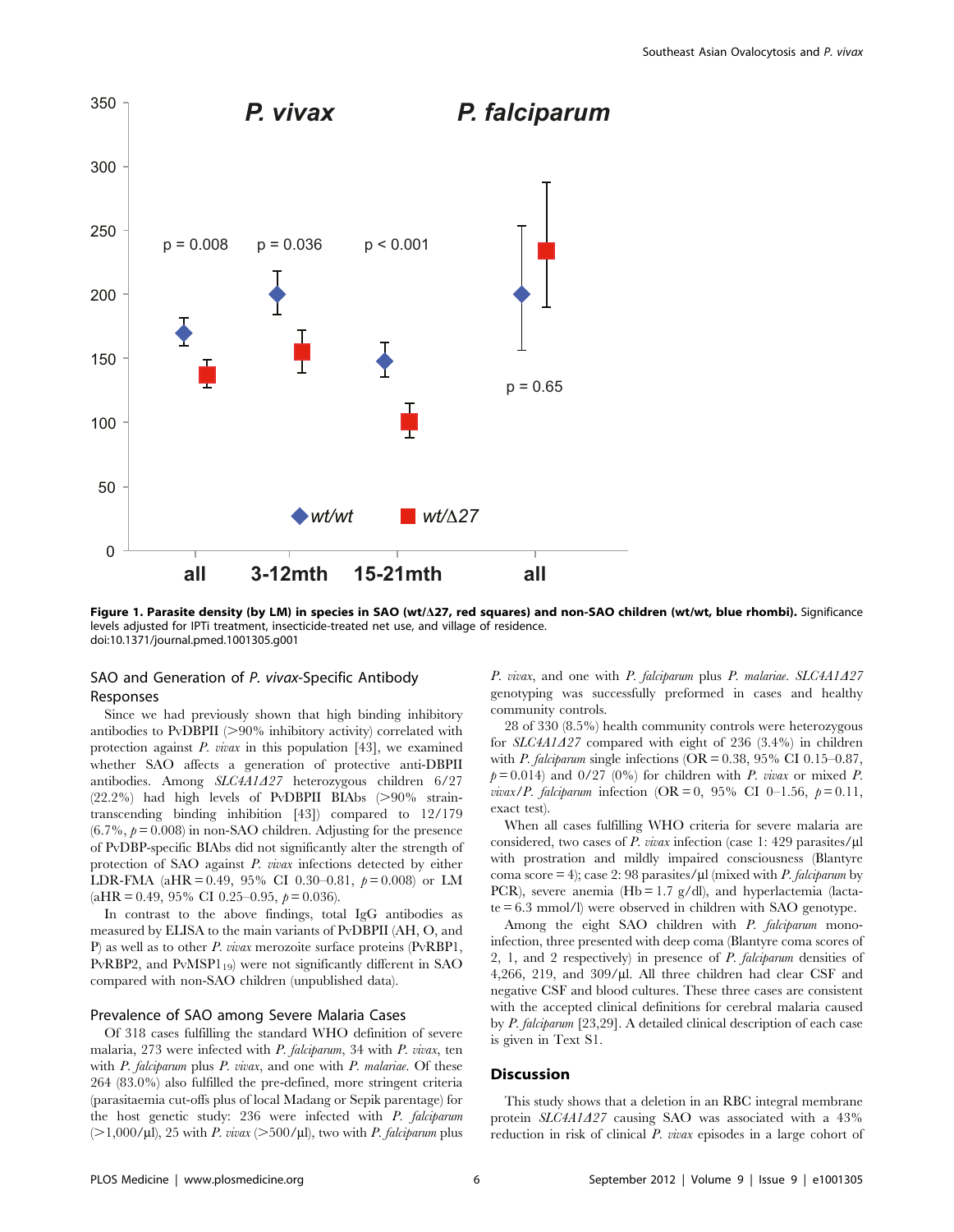

Figure 2. Time-to-first blood-stage infections with different Plasmodium species in SAO (dashed) and non-SAO children (solid). Kaplan-Meier Curves with log-rank test for difference. doi:10.1371/journal.pmed.1001305.g002

infants followed from age 3 to 21 mo and a 52%–55% reduction in P. vivax reinfection diagnosed by PCR-LDR-FMA and LM, respectively, in a cohort of children aged 5–14 y. This is the first in vivo evidence that SAO may afford partial protection against P. vivax malaria in two independent, longitudinal cohort studies. In addition, SAO was associated with a lower P. vivax parasitaemia in children aged 3–21 mo and a reduced prevalence of P. vivax infections in children 15–21 mo. Last but not least, no child SAO

genotype was found among  $27$  cases with severe  $P$ . vivax or mixed P. falciparum/P. vivax malaria. However, SAO was not associated with protection against *P. falciparum* infection and uncomplicated disease. While it was associated with a decreased risk of severe P. falciparum malaria, at least one severe malaria case with SAO genotype was admitted with deep coma (Blantyre Coma score  $= 2$ ), refuting the earlier assertion that SAO provides complete protection against cerebral P. falciparum malaria [5,47].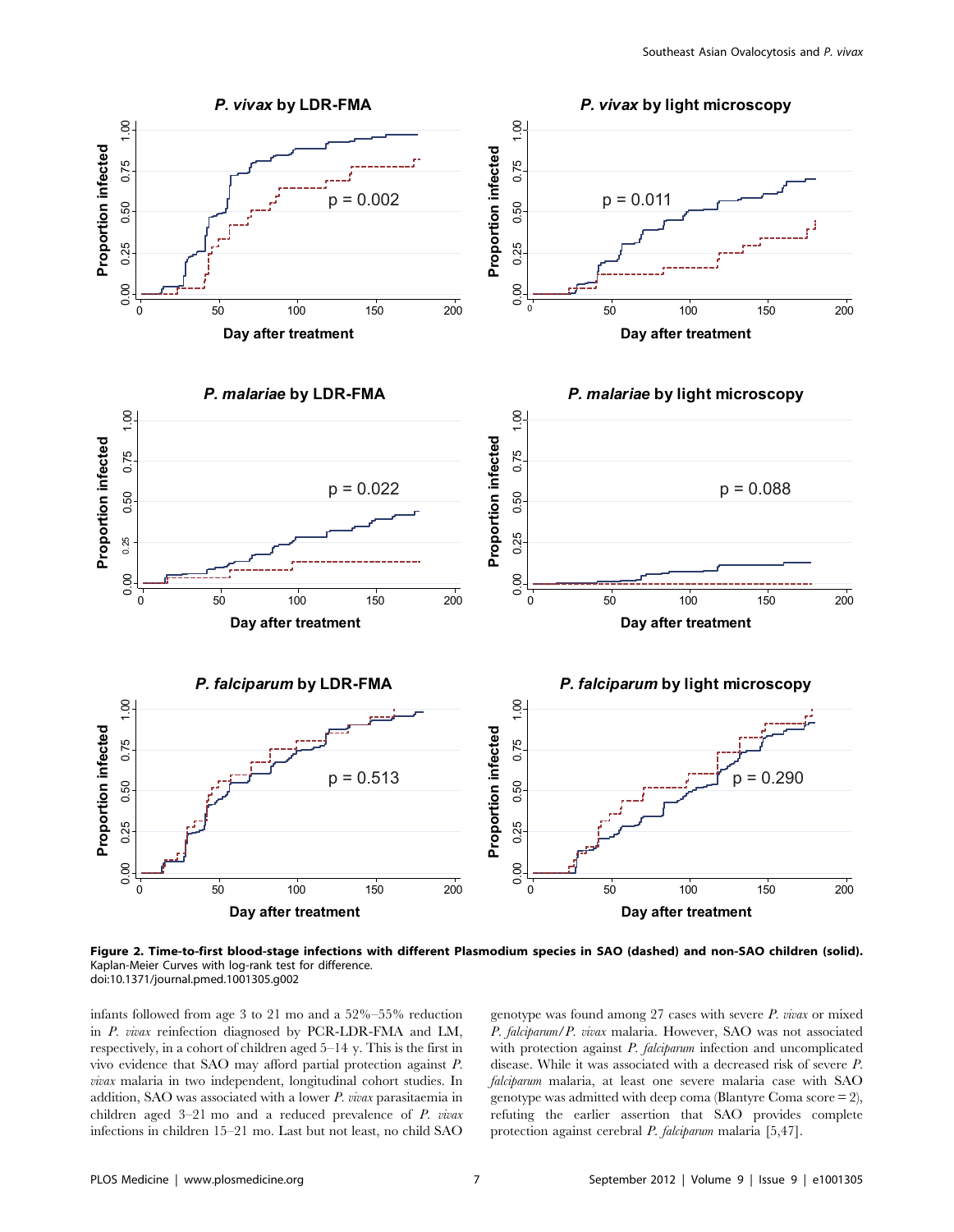Table 3. Associations between SAO and to first Plasmodium spp. infection during follow-up in children 5-14 y.

| <b>Species</b>      | Genotype | $\mathbf n$ | LDR-<br><b>FMA</b> <sup>a</sup><br>a <sub>HR</sub> <sup>c</sup> | 95% CI        | $LMb$ aHR <sup>d</sup> 95% CI   |               |
|---------------------|----------|-------------|-----------------------------------------------------------------|---------------|---------------------------------|---------------|
| P. vivax            | wt/wt    | 179         |                                                                 |               |                                 |               |
|                     | wt/427   | 27          | 0.48                                                            | $0.29 - 0.78$ | 0.45                            | $0.23 - 0.87$ |
|                     |          |             |                                                                 | $(p = 0.003)$ | $\hspace{0.1mm}-\hspace{0.1mm}$ | $(p = 0.014)$ |
| P. malariae         | wt/wt    | 179         |                                                                 |               |                                 |               |
|                     | wt/427   | 27          | 0.29                                                            | $0.09 - 0.91$ | 0.0 <sup>e</sup>                |               |
|                     |          |             |                                                                 | $(p = 0.033)$ | $\overline{\phantom{0}}$        | $(p=0.0)^e$   |
| P. falciparum wt/wt |          | 168         |                                                                 |               |                                 |               |
|                     | wt/427   | 25          | 1.15                                                            | $0.75 - 1.76$ | 1.32                            | $0.85 - 2.04$ |

<sup>a</sup>Infections diagnosed by post-PCR LDR-FMA.

bInfections diagnosed by expert LM.

<sup>c</sup>AHRs with analyses adjusted for the following significant confounders: P. vivax, presence of  $LM+Pv$  infection at baseline; P. falcingrum, distance from residence to local health centre; P. malariae, none.

<sup>d</sup>AHRs with analyses adjusted for the following significant confounders: P. vivax, age  $>9$  y; P. falciparum, distance from residence to local school elementary school+LDR-FMA positive Pf infection at baseline; P. malariae, distance from residence to local health centre and to local elementary school.

eAs LM-positive P. malariae infection were observed among SAO children, confidence interval could not be estimated and  $p$ -value obtained by log-rank

test.

doi:10.1371/journal.pmed.1001305.t003

SAO is a dominant phenotype with respect to RBC morphology. All individuals who are  $SLCAA1A27$  heterozygous have erythrocytes that are ovalocytic and more rigid than normal [48]. Although it has been suggested that the mutated band 3 protein retains its normal secondary structure [49], the membrane domain is modified [49] and the variant protein does not conduct anion transport normally [50]. While SAO erythrocytes exhibit approximately half of the anion transport activity of normal erythrocytes [50], this does not contribute to anemia or significantly impair erythrocyte function [51]. Despite being lethal in its homozygous state [4], the prevalence of heterozygosity reaches 35% in some coastal populations in PNG [3], indicating a strong selective advantage of the heterozygous genotype. Until now protection against P. falciparum cerebral malaria has been considered the most likely cause of selection for SAO [5,47]. The strong reduction in the incidence of P. vivax disease and infections observed in our study opens up the possibility that protection against P. vivax malaria could at least have contributed to the heterozygote advantage of SAO in PNG.

It is now well established that both  $P$ . *falciparum* and  $P$ . *vivax* are associated with severe disease and death in Melanesian populations [9,10,29,52]. In our studies in PNG, although P. vivax infections were less likely to result in severe symptoms, children admitted with severe P. vivax had the same phenotype as those with severe P. falciparum infections, while those with mixed P. falciparum/ P. vivax presented with the most severe illness and the greatest mortality [29]. Absence of any cases of severe vivax malaria with a parasitaemia  $>500/\mu$ l indicates that SAO could result in a P. vivax-specific mortality benefit. However, the limited number of both SAO children and severe P. vivax infections in our casecontrol study restricts our ability to assess this association. Larger, appropriately powered studies are therefore required to confirm this finding.

The mechanism by which SAO may protect against P. vivax infection and disease is unknown. The changes to the RBC membrane and anion transport across the membrane caused by SAO could impact development of malarial parasites in several ways. SAO may alter the ability of the parasite to develop within the erythrocyte. The altered membrane characteristics of SAO erythrocytes may impair the parasite's ability to remodel the RBC



Figure 3. Duffy receptor expression on erythrocytes as measured by mAb Fy6 on SAO and non-SAO cells (left panel) and binding of **PvDBPII to its' receptor on SAO and non-SAO cells (right panel).** Each spot represents analysis of  $5\times10^5$  erythrocytes from a single donor. doi:10.1371/journal.pmed.1001305.g003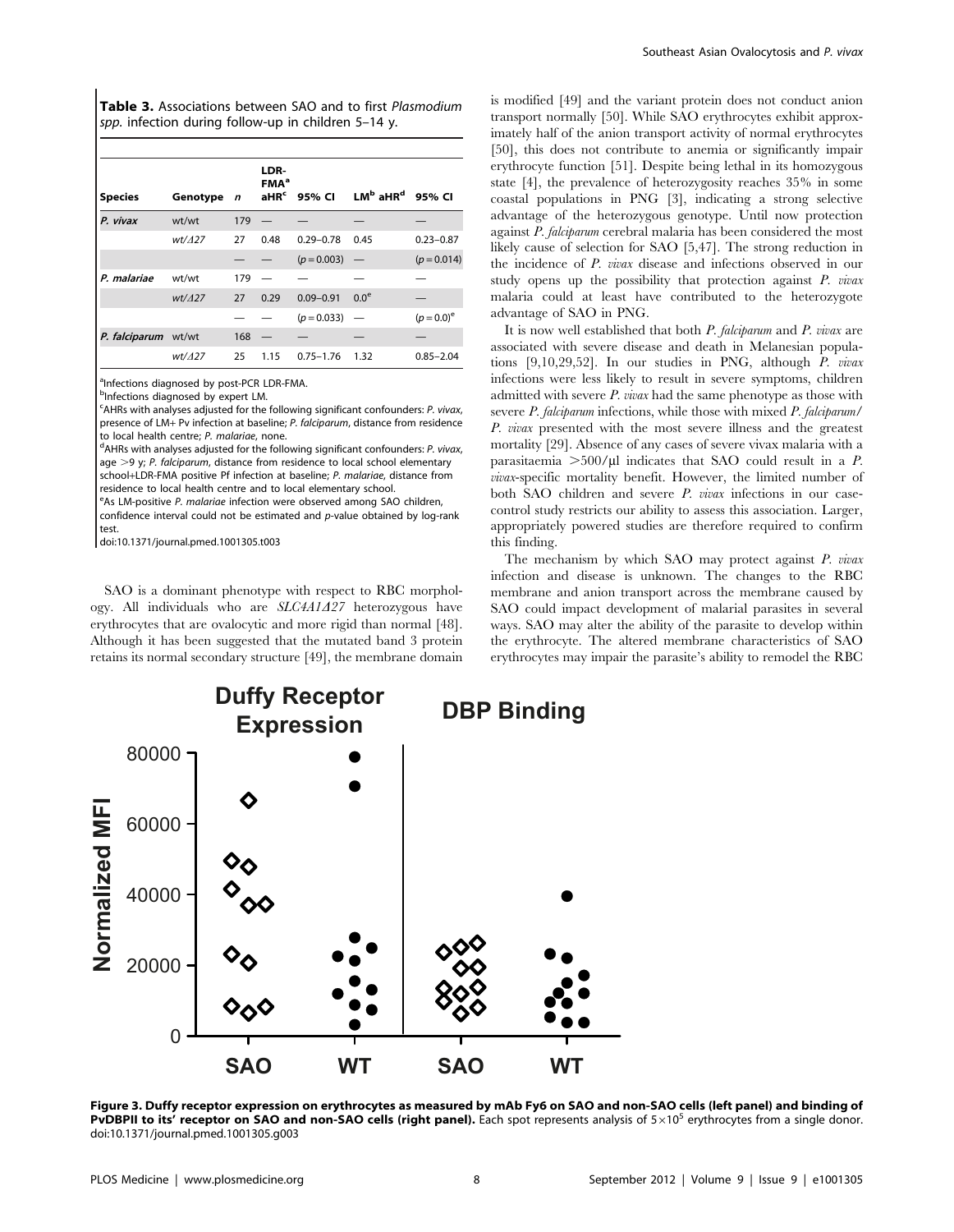surface [53] and affect deformability of the infected erythrocytes resulting in impaired transit through capillaries, while the changes induced by the decrease in anion transport and gas exchange [54] might inhibit growth of parasites inside the SAO RBC. Alternatively, SAO may alter the ability of P. vivax to attach to and/or invade reticulocytes Although SAO reduced parasite densities even in infants aged  $\leq$ 12 mo, this resulted in a reduced prevalence of infection only in the second year of life. This indicates that SAO cells may not be inherently resistant to P. vivax infection, but that children acquire this protective effect only in concert with increasing acquisition of anti-blood-stage immunity, either by increasing the acquisition and/or by enhancing the protective effect of immune response. A similar interaction between host genetics and age-specific immune status has recently be shown for the sickle cell trait (HbAS), where in cohort of Ugandan children the youngest children were best protected against high density parasitaemia, while only older children were protected against establishment of parasitaemia [55].

In contrast to normal RBCs where band 3 is mainly found as dimers, protein expressed from the  $SLCAA1A27$  allele may induce conformational changes in the normal band 3 protein resulting in the predominance of band 3 hetero-tetramers, higher order hetero-oligomers, and aggregates in SAO RBCs [56]. How this influences the distribution of other RBC membrane proteins is not known. The predominance of higher order band 3 aggregates in SAO RBCs could, however, have a significant impact on the interaction between parasite ligands and RBC proteins in general, and specifically on the invasion of P. vivax via the Duffy antigen that is thought to be part of a 4.1R-based macromolecular complex that contains band 3 as a dimer [42].

In our studies that further explored the relationship between SAO and the Duffy antigen, fluorescence activated cell sorting (FACS)-based analyses revealed that SAO and non-SAO red cells expressed similar amounts of surface-level Duffy antigen and that PvDBPII bound to SAO and non-SAO cells equally well. Interestingly, we found that while antibody levels to PvDBPII measured by ELISA did not differ, SAO children were 3.3 times more likely than non-SAO children to have high levels of PvDBPII-specific BIAbs. This preferential production of functional BIAbs could occur because critical binding regions of PvDBP might be exposed for a longer period of time during less efficient invasion of SAO cells, making the protein more accessible to the host immune response that generate broadly binding inhibitory antibodies. Adjusting for blocking antibodies did not, however, change the magnitude of the protection provided by SAO against reinfection with P. vivax. Thus, while SAO increases the likelihood that high activity Duffy blocking antibodies are acquired, the protection attributed to SAO is distinct from that provided by Duffy blocking antibodies. Further study of SAO-based protection against P. vivax illness, in particular in small children who suffer the highest morbidity burdens of P. vivax morbidity [9], is required to determine how this mutation imparts its selective advantage.

# References

- 1. Muller I, Bockarie M, Alpers M, Smith T (2003) The epidemiology of malaria in Papua New Guinea. Trends Parasitol 19: 253–259.
- 2. Haldane JBS (1949) The rate of mutation of human genes. Hereditas 35: 267– 273.
- 3. Mgone CS, Koki G, Paniu MM, Kono J, Bhatia KK, et al. (1996) Occurrence of the erythrocyte band 3 (AE1) gene deletion in relation to malaria endemicity in Papua New Guinea. Trans R Soc Trop Med Hyg 90: 228–231.
- 4. Liu SC, Jarolim P, Rubin HL, Palek J, Amato D, et al. (1994) The homozygous state for the band 3 protein mutation in Southeast Asian Ovalocytosis may be lethal. Blood 84: 3590–3591.
- 5. Genton B, Al Yaman F, Mgone CS, Alexander N, Paniu MM, et al. (1995) Ovalocytosis and cerebral malaria. Nature 378: 564–565.

Irrespective of the mechanism by which this mutation evolved, our observations highlight the potential contribution of P. vivax malaria in shaping the unique RBC polymorphisms found in Asian and Pacific populations. Future studies on host genetic adaptation in the Asia Pacific region should thus not exclusively focus on P. falciparum but need to include other human malaria species.

## Supporting Information

Table S1 Baseline characteristics of SAO and non-SAO children in the infant cohort and association with other common RBC polymorphisms.

(DOCX)

Table S2 Baseline characteristics of SAO and non-SAO children 5–14 y of age in the treatment – reinfection cohort and associations with other common RBC polymorphisms. (DOCX)

Text S1 SAO children with clinical signs and symptoms of P. falciparum cerebral malaria.

# (DOCX)

#### Acknowledgments

First and foremost, we thank all participants and their guardians, the staff of Modilon Hospital, Mugil and Aleixshafen health centres and teachers at Mugil and Megiar elementary schools. We are also very grateful to the PNG IMR field and clinical teams in Madang and Maprik that enrolled patients and conducted the studies as well as the IMR microscopy and data entry unit (led by Thomas Adiguma) in Madang. We thank R. Michael Sramkoski and James W. Jacobberger from the Flow Cytometry Core Facility of the Comprehensive Cancer Center of Case Western Reserve University and University Hospitals of Cleveland (P30CA43703) for their generous technical support and John Barnwell from CDC Atlanta for providing mouse anti-human Fy6 antibody. Parts of the results included in this manuscript were presented in oral presentations at Vivax Malaria Research III: 2009 and Beyond, May 24–28, 2009, Gamboa Rainforest Resort, Panama; at a symposium the American Society of Tropical Medicine & Hygiene, November 3–7, 2010, Atlanta, Georgia, US; and as a poster at Molecular Approaches to Malaria (MAM 2012), February 19–23, Lorne, Australia.

#### Author Contributions

Conceived and designed the experiments: IM PM CLK TMED PAZ PS JCR. Performed the experiments: AR EL LM PR ML NS BTG LT DIS LR ED PM IM. Analyzed the data: JJA IM. Wrote the first draft of the manuscript: IM. Contributed to the writing of the manuscript: AR EL LM NS BTG JJA JCR PS PAZ TMED CLK PM IM. ICMJE criteria for authorship read and met: AR EL LM PR ML NS BTG LT DIS LR JJA ED JCR PS PAZ TMED CLK PM IM. Agree with manuscript results and conclusions: AR EL LM PR ML NS BTG LT DIS LR JJA ED JCR PS PAZ TMED CLK PM IM. Enrolled patients: LM PR ML NS LT DIS LR ED PM IM.

- 6. Cattani JA, Gibson FD, Alpers MP, Crane GG (1987) Hereditary ovalocytosis and reduced susceptibility to malaria in Papua New Guinea. Trans R Soc Trop Med Hyg 81: 705–709.
- 7. Patel SS, King CL, Mgone CS, Kazura JW, Zimmerman PA (2004) Glycophorin C (Gerbich antigen blood group) and band 3 polymorphisms in two malaria holoendemic regions of Papua New Guinea. Am J Hematol 75: 1–5.
- 8. Lin E, Michon P, Richards JS, Tavul L, Dabod E, et al. (2012) Minimal association of common red blood cell polymorphisms with P. falciparum infection and uncomplicated malaria in Papua New Guinean children. Am J Trop Med Hyg. In press.
- 9. Genton B, D'Acremont V, Rare L, Baea K, Reeder JC, et al. (2008) Plasmodium vivax and mixed infections are associated with severe malaria in children: a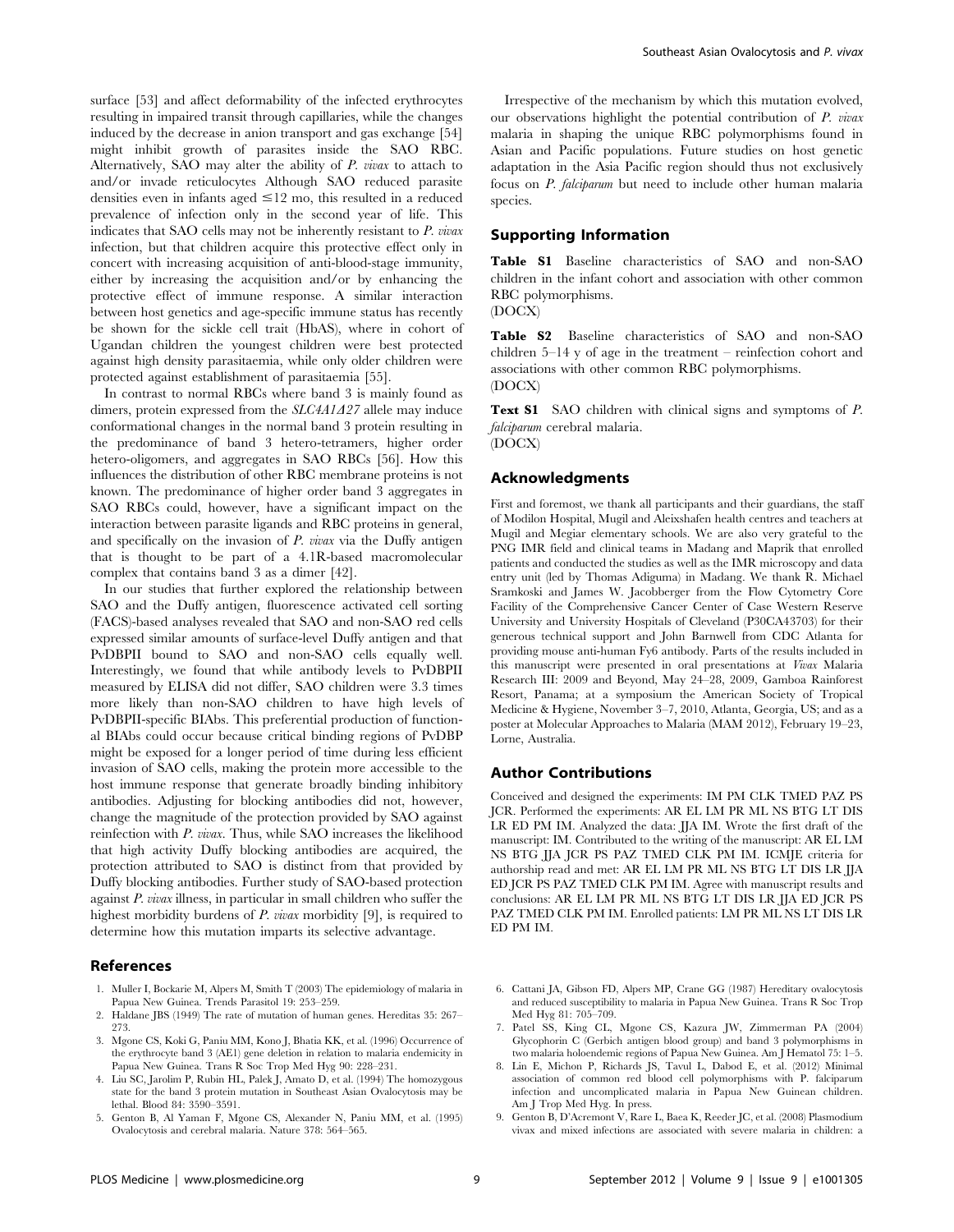- 10. Tjitra E, Anstey NM, Sugiarto P, Warikar N, Kenangalem E, et al. (2008) Multidrug-resistant Plasmodium vivax associated with severe and fatal malaria: a prospective study in Papua, Indonesia. PLoS Med 5: e128. doi:10.1371/ journal.pmed.0050128.
- 11. Price RN, Douglas NM, Anstey NM (2009) New developments in Plasmodium vivax malaria: severe disease and the rise of chloroquine resistance. Curr Opin Infect Dis 22: 430–435.
- 12. Alexandre MA, Ferreira CO, Siqueira AM, Magalhaes BL, Mourao MP, et al. (2010) Severe Plasmodium vivax malaria, Brazilian Amazon. Emerg Infect Dis 16: 1611–1614.
- 13. Kochar DK, Saxena V, Singh N, Kochar SK, Kumar SV, et al. (2005) Plasmodium vivax malaria. Emerg Infect Dis 11: 132–134.
- 14. James SP, Nicol WD, Shute PG (1936) Clinical and parasitological observations on induced malaria. Proc Roy Soc Med 29: 879–894.
- 15. Krauss W (1932) Analysis of reports of 8,354 cases of IMPF-Malaria. Southern Med J 25: 537–541.
- 16. O'Leary PA, Welsh AL (1933) Treatment of neurosyphilis with malaria: observations on nine hundred and eighty-four cases in the last nine years. JAMA 101: 495–501.
- 17. Fong TCC (1937) A study of the mortality rate and complications following therapeutic malaria. Southern Med J 30: 1084–1088.
- 18. Paulian D (1935) Statistique sur dix ans de malariathérapie. Rev Neurol 63.
- 19. Kasehagen LJ, Mueller I, Kiniboro B, Bockarie MJ, Reeder JC, et al. (2007) Reduced Plasmodium vivax erythrocyte infection in PNG Duffy-negative heterozygotes. PLoS ONE 2: e336. doi:10.1371/journal.pone.0000336.
- 20. Tsukahara T, Hombhanje FW, Lum JK, Hwaihwanje I, Masta A, et al. (2006) Austronesian origin of the 27-bp deletion of the erythrocyte band 3 gene in East Sepik, Papua New Guinea inferred from mtDNA analysis. J Hum Genet 51: 244–248.
- 21. Serjeantson S, Bryson K, Amato D, Babona D (1977) Malaria and hereditary ovalocytosis. Hum Genet 37: 161–167.
- 22. Kimura M, Soemantri A, Ishida T (2002) Malaria species and Southeast Asian ovalocytosis defined by a 27-bp deletion in the erythrocyte band 3 gene. Southeast Asian J Trop Med Public Health 33: 4–6.
- 23. Shimizu H, Tamam M, Soemantri A, Ishida T (2005) Glucose-6-phosphate dehydrogenase deficiency and Southeast Asian ovalocytosis in asymptomatic Plasmodium carriers in Sumba island, Indonesia. J Hum Genet 50: 420–424.
- 24. Kidson C, Lamont G, Saul A, Nurse GT (1981) Ovalocytic erythrocytes from Melanesians are resistant to invasion by malaria parasites in culture. Proc Natl Acad Sci USA 78: 5829–5832.
- 25. Mohandas N, Lie-Injo LE, Friedman M, Mak JW (1984) Rigid membranes of Malayan ovalocytes: a likely genetic barrier against malaria. Blood 63: 1385– 1392.
- 26. Cortes A, Benet A, Cooke BM, Barnwell JW, Reeder JC (2004) Ability of Plasmodium falciparum to invade Southeast Asian ovalocytes varies between parasite lines. Blood 104: 2961–2966.
- 27. Hadley T, Saul A, Lamont G, Hudson DE, Miller LH, et al. (1983) Resistance of Melanesian elliptocytes (ovalocytes) to invasion by Plasmodium knowlesi and Plasmodium falciparum malaria parasites in vitro. J Clin Invest 71: 780–782.
- 28. Senn N, Rarau P, Stanisic D, Robinson L, Barnadas C, et al. (2012) Efficacy of intermittent preventive treatment for malaria in Papua New Guinean infants exposed to Plasmodium falciparum and P. vivax. PLoS Medicine 9: e1001195. doi:10.1371/journal.pmed.1001195
- 29. Manning L, Laman M, Law I, Bona C, Aipit S, et al. (2012) Features and prognosis of severe malaria caused by Plasmodium falciparum, Plasmodium vivax and mixed Plasmodium species in Papua New Guinean children. PLoS One 6: e29203. doi:10.1371/journal.pone.0029203.
- 30. Michon P, Cole-Tobian JL, Dabod E, Schoepflin S, Igu J, et al. (2007) The risk of malarial infections and disease in Papua New Guinean children. Am J Trop Med Hyg 76: 997–1008.
- 31. McNamara DT, Kasehagen LJ, Grimberg BT, Cole-Tobian J, Collins WE, et al. (2006) Diagnosing infection levels of four human malaria parasite species by a polymerase chain reaction/ligase detection reaction fluorescent microspherebased assay. Am J Trop Med Hyg 74: 413–421.
- 32. WHO (2000) Severe falciparum malaria Trans R Soc Trop Med Hyg 94 Suppl 1: S1–S90.
- 33. Rosanas-Urgell A, Mueller D, Betuela I, Barnadas C, Iga J, et al. (2010) Comparison of diagnostic methods for the detection and quantification of the four sympatric Plasmodium species in field samples from Papua New Guinea. Malaria J 9: 361.
- 34. Muller I, Genton B, Rare L, Kiniboro B, Kastens W, et al. (2009) Three different Plasmodium species show similar patterns of clinical tolerance of malaria infection. Malar J 8: 158.
- 35. Genton B, Al Yaman F, Beck HP, Hii J, Mellor S, et al. (1995) The epidemiology of malaria in the Wosera area, East Sepik Province, Papua New Guinea, in preparation for vaccine trials. I. Malariometric indices and immunity. Ann Trop Med Parasitol 89: 359–376.
- 36. Snounou G, Pinheiro L, Goncalves A, Fonseca L, Dias F, et al. (1993) Identification of the four human malaria parasite species in field samples by polimerase chain reaction and detection of a high prevalence of mixed infections. Mol Biochem Parasitol 58: 283–292.
- 37. Jarolim P, Palek J, Amato D, Hassan K, Sapak P, et al. (1991) Deletion in erythrocyte band 3 gene in malaria-resistant Southeast Asian ovalocytosis. Proc Natl Acad Sci USA 88: 11022–11026.
- 38. Tavul L, Mueller I, Rare L, Lin E, Zimmerman PA, et al. (2008) Glycophorin C Dexon3 is not associated with protection against severe anaemia in Papua New Guinea. PNG Med J 51: 149–154.
- 39. Imrie H, Fowkes FJ, Michon P, Tavul L, Hume JC, et al. (2006) Haptoglobin levels are associated with haptoglobin genotype and alpha+ -Thalassemia in a malaria-endemic area. Am J Trop Med Hyg 74: 965–971.
- 40. Me´nard D, Barnadas C, Bouchier C, Henry-Halldin C, Gray L, et al. Plasmodium vivax clinical malaria is commonly observed in Duffy-negative Malagasy people. Proc Natl Acad Sci U S A. In press.
- 41. Grimberg BT, Udomsangpetch R, Xainli J, McHenry A, Panichakul T, et al. (2007) Plasmodium vivax invasion of human erythrocytes inhibited by antibodies directed against the Duffy binding protein. PLoS Med 4: e337. doi: 10.1371/ ournal.pmed.0040337.
- 42. Darrah PA, Patel DT, De Luca PM, Lindsay RWB, Davey DF, et al. (2007) Multifunctional TH1 cells define a correlate of vaccine-mediated protection against Leishmania major. Nat Med 13: 843–850.
- 43. King CL, Michon P, Shakri AR, Marcotty A, Stanisic D, et al. (2008) Naturally acquired Duffy-binding protein-specific binding inhibitory antibodies confer protection from blood-stage Plasmodium vivax infection. Proc Natl Acad Sci U S A 105: 8363–8368.
- 44. Cole-Tobian JL, Michon P, Biasor M, Richards JS, Beeson JG, et al. (2009) Strain-specific duffy binding protein antibodies correlate with protection against infection with homologous compared to heterologous plasmodium vivax strains in Papua New Guinean children. Infect Immun 77: 4009–4017.
- 45. Senn N, Luang-Suarkia D, Manong D, Siba PM, McBride WJ (2011) Contribution of dengue fever to the burden of acute febrile illnesses in Papua New Guinea: an age-specific prospective study. Am J Trop Med Hyg 85: 132– 137.
- 46. Lin E, Michon P, Richards JS, Tavul L, Dabod E, et al. (2010) Minimal association of common red blood cell polymorphisms with P. falciparum infection and uncomplicated malaria in Papua New Guinean children. Am J Trop Med Hyg 83: 828–833.
- 47. Allen SJ, O'Donnell A, Alexander ND, Mgone CS, Peto TE, et al. (1999) Prevention of cerebral malaria in children in Papua New Guinea by southeast Asian ovalocytosis band 3. Am J Trop Med Hyg 60: 1056–1060.
- 48. Mohandas N, Lie-Injo LE, Friedman M, Mak JW (1984) Rigid membranes of Malayan ovalocytes: a likely genetic barrier against malaria. Blood 63: 1385– 1392.
- 49. Moriyama R, Ideguchi H, Lombardo CR, Van Dort HM, Low PS (1992) Structural and functional characterization of band 3 from Southeast Asian ovalocytes. J Biol Chem 267: 25792–25797.
- 50. Schofield AE, Reardon DM, Tanner MJ (1992) Defective anion transport activity of the abnormal band 3 in hereditary ovalocytic red blood cells. Nature 355: 836–838.
- 51. O'Donnell A, Allen SJ, Mgone CS, Martinson JJ, Clegg JB, et al. (1998) Red cell morphology and malaria anaemia in children with Southeast-Asian ovalocytosis band 3 in Papua New Guinea. Br J Haematol 101: 407–412.
- 52. Barcus MJ, Basri H, Picarima H, Manyakori C, Sekartuti, et al. (2007) Demographic risk factors for severe and fatal vivax and falciparum malaria among hospital admissions in northeastern Indonesian Papua. Am J Trop Med Hyg 77: 984–991.
- 53. Aikawa M (1988) Morphological changes in erythrocytes induced by malarial parasites. Biol Cell 64: 173–181.
- 54. Bruce LJ (2008) Red cell membrane transport abnormalities. Curr Opin Hematol 15: 184–190.
- 55. Gong L, Maiteki-Sebuguzi C, Rosenthal PJ, Hubbard AE, Drakeley CJ, et al. (2012) Evidence for both innate and acquired mechanisms of protection from Plasmodium falciparum in children with sickle cell trait. Blood 119: 3808–3814.
- 56. Sarabia VE, Casey JR, Reithmeier RAF (1993) Molecular characterization of the band-3 protein from Southeast-Asian ovalocytes. J Biol Chem 268: 10676– 10680.